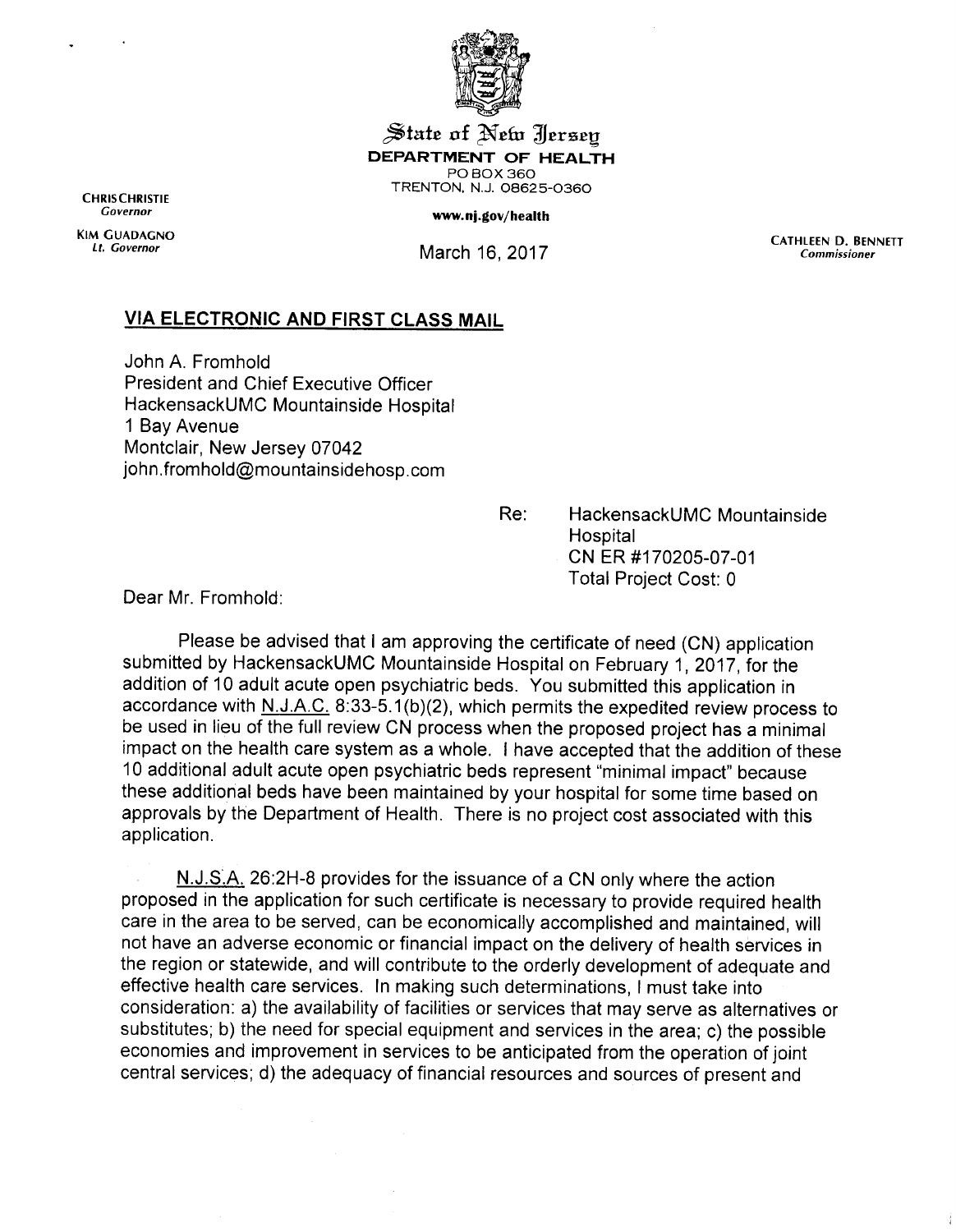HackensackUMC Mountainside Hospital CNER #170205-07-01 Page 2

future revenues; e) the availability of sufficient manpower in the several professional disciplines; and f) such other factors as may be established by regulation.

The services in this application are subject to expedited review pursuant to N.J.A.C. 8:33-5.1(b)(2) and, therefore, a statistical bed need methodology is not required. I believe that the criterion regarding the availability of facilities or services that may serve as alternatives or substitutes is not applicable inasmuch as the services in this application will have a minimal impact on the health care system as a whole. The need for sufficient special equipment and services in the area does not apply because the proposed services are already being maintained at HackensackUMC Mountainside Hospital and no additional equipment or services are contemplated. For that reason, I am also confident that the project would be economically viable. In addition, I am confident that HackensackUMC Mountainside Hospital will remain in compliance with all professional staffing requirements and that there are sufficient professional staff in the area to meet those staffing needs.

Finally, I have taken into consideration the applicable regulations for the services subject to expedited review (i.e., N.J.A.C. 8:33-5.3 and N.J.A.C. 8:33H-1.16). I find that HackensackUMC Mountainside Hospital has provided an appropriate project description, which includes information as to the total project cost, operating costs and revenues, services affected, source of funds, utilization statistics, and justification for the proposed project (N.J.A.C. 8:33-5.3(a)(1)); assurance that all residents of the area, particularly the medically underserved, will have access to services (N.J.A.C. 8:33- 5.3(a)(2)); and documentation that it will meet appropriate licensing and construction standards (N.J.A.C. 8:33-5.3(a)(3)(i)). In addition, HackensackUMC Mountainside Hospital demonstrated a track record of substantial compliance with the Department's licensing standards  $(N.J.A.C. 8:33-5.3(a)(3)(ii))$ .

Please be advised that this approval is limited to the application as presented and reviewed. The application, related correspondence, and any completeness questions and responses are incorporated herein and made a part of this approval. An additional review by the Department may be necessary if there is any change in scope, as defined at N.J.A.C. 8:33-3.9.

Any approval granted by this Department relates to Certificate of Need and/or licensing requirements and does not imply acceptance by a reimbursing entity. This letter is also not intended as an approval of any arrangement affecting reimbursement or any remuneration involving claims for health care services. This approval is not intended to preempt in any way any municipality's authority to regulate land use within its borders and shall not be used by you to represent that the Department has made any such findings or determinations relative to the use of any specific property.